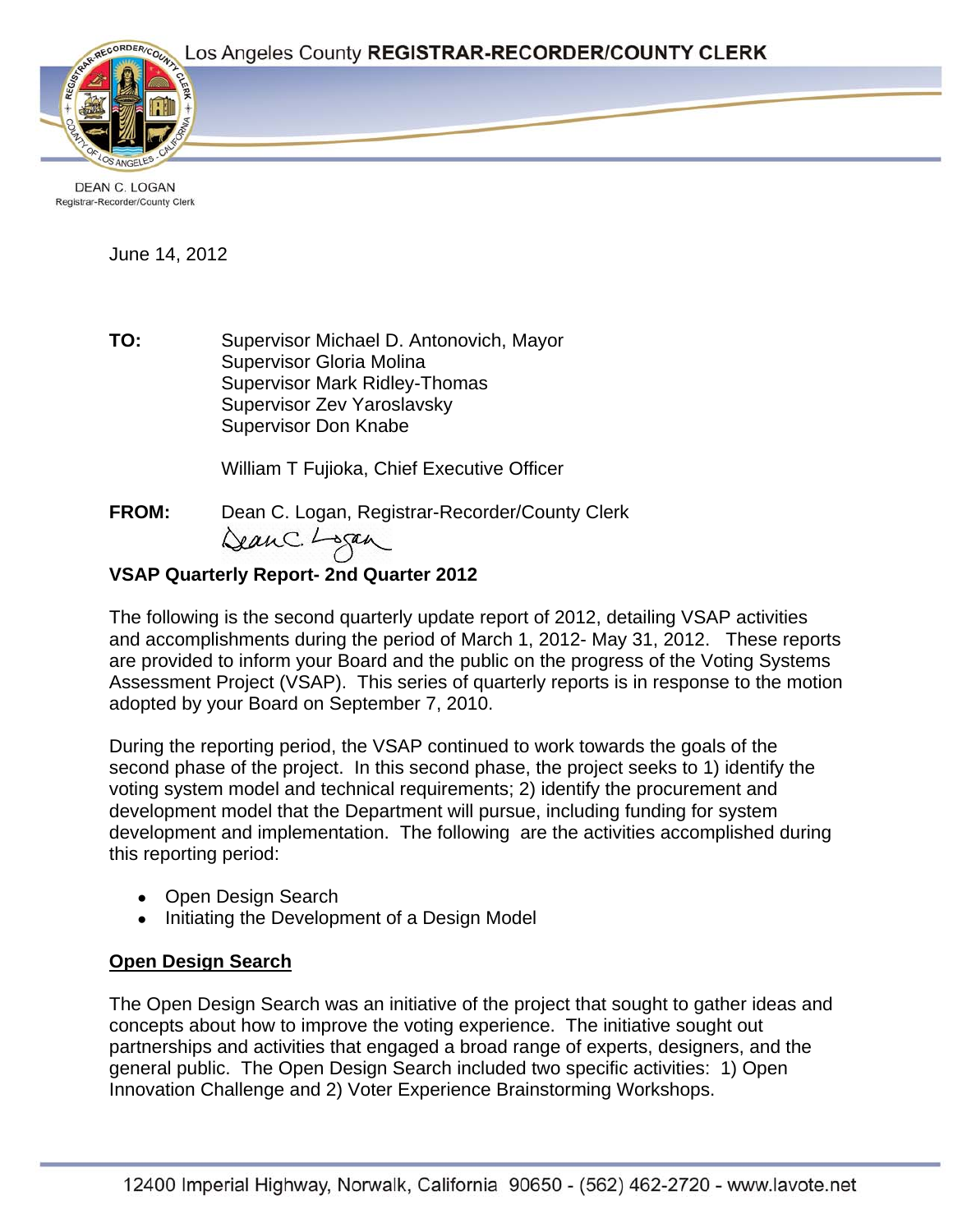The Open Innovation Challenge site had over 91,000 unique visits, and the Brainstorming Workshops engaged approximately 114 participants.

#### *Open Innovation Challenge*

In January 2012, the Department partnered with the Information Technology and Innovation Foundation (ITIF) Accessible Voting Technology Initiative (AVTI) and OpenIDEO, to participated in an Open Innovation Challenge. The challenge uses crowdsourcing methods, providing an open online platform for the sharing and developing of ideas and concepts. The public at large was invited to participate in this challenge which aimed to provide new approaches to the County's aging voting system. The voting challenge asked the question "How might we design an accessible election experience for everyone?" and ran from January  $24<sup>th</sup>$  – March 28<sup>th</sup>.

The Open Innovation Challenge was funded by a competitive grant received by ITIF from the U.S. Elections Assistance Commission (EAC), as part of their Accessible Voting Technology Initiative. The grant seeks to improve accessible voting through the use of technology.

The challenge was managed by OpenIDEO using their "open innovation platform" run by design and innovation firm IDEO. The challenge was open to the public at large and individuals from around the world submitted innovative solutions and concepts around making the voting experience more accessible to everyone. Engaging anyone with an interest and idea in the process, not just election technology experts, provided a process that cultivated design ideas for an innovative voter experience that may not have been envisioned when working with a more traditional model of exclusively working with voting system vendors.

This process resulted in the submission of 154 concpets.

#### *Voter Experience Brainstorming Workshops*

The RR/CC launched the second portion of the Open Design Search with a series of workshops which provided for more refined and focused discussions. The workshops continued the open process by engaging stakeholders and gathering additional ideas and concepts that the RR/CC can utilize as it continues envisioning a voting system design. The workshops included different stakeholders and focused on different elements of a voting system.

The RR/CC hosted and/or participated in a total of four workshops. The first workshop was held at the Election Verification Network Annual Conference and focused on discussing important elements for an effective tally system. The RR/CC then held two workshops that gathered RR/CC staff to brainstorm and share their thoughts for the design of an ideal voting system. In addition, RR/CC participated in brainstorming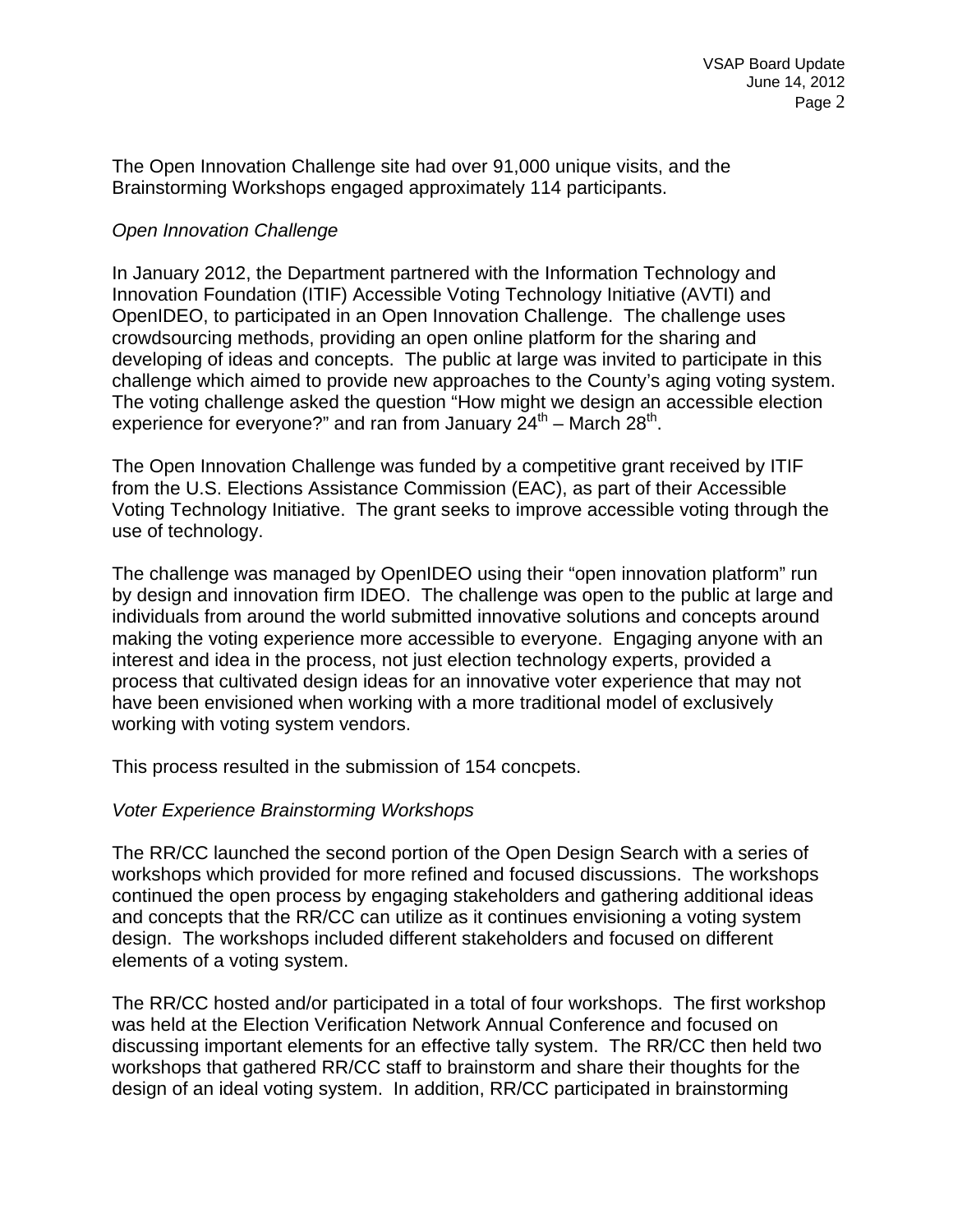workshops hosted by the ITIF Accessible Voting Technology Initiative, which also sought to reveal ideas for an improved voting experience.

Workshop participants were led in a moderated discussion to design a more effective voting system and were invited to draw images of their ideal system and/or list features they would like to see incorporated in the new system.

The concepts and ideas gathered from the Open Design Search intitiative have provided the overall VSAP project with innovative approaches to how the voting experienced might be improved for voters in Los Angeles County. As we move forward with developing a design and future prototype these ideas will help inform our efforts.

A full report including concepts and ideas gathered in the Open Design Search is available at: [http://lavote.net/Voter/VSAP/PDFS/Open\\_Design\\_Search\\_Report.pdf](http://lavote.net/Voter/VSAP/PDFS/Open_Design_Search_Report.pdf)

### **Devoloping a Design Model**

The Department will move forward by engaging in a deliberative process to identify the desired design and functionalities of our system, utilizing the information and data gathered throughout the course of the project and with ongoing input from the VSAP Advisory Committee and other experts. We seek to participate in a project headed up by the University of South Alabama and the Open Source Digital Voting Foundation, along with a group of renowned academics who will lend their resources and expertise to get us through this process. The group has applied for Election Assistance Commission funding through a sub-grant from the Information Technology and Innovation Foundation. Once the design has been identified, we will seek to prototype a system for further testing. We intend to work with the CIO to ensure prototype development and testing meets County standards and our needs.

### **About the VSAP**

Launched in September 2009, the Voting Systems Assessment Project (VSAP) was developed by the Department in response to the growing voting system needs and challenges faced by the County. While the County's current voting system has served the voters of Los Angeles County with accuracy and integrity, the design of these systems and the age of their technology do not offer the technical and functional elasticity necessary to continue to accommodate the growing and increasingly diverse electorate.

The size and diversity of Los Angeles County and the limited voting systems market, however, make it almost impossible to reasonably consider a commercial off-the-shelf voting system solution. Any voting system solution will entail a significant development or customization process in order to satisfy the County's needs, General Voting System Principles and technical requirements.